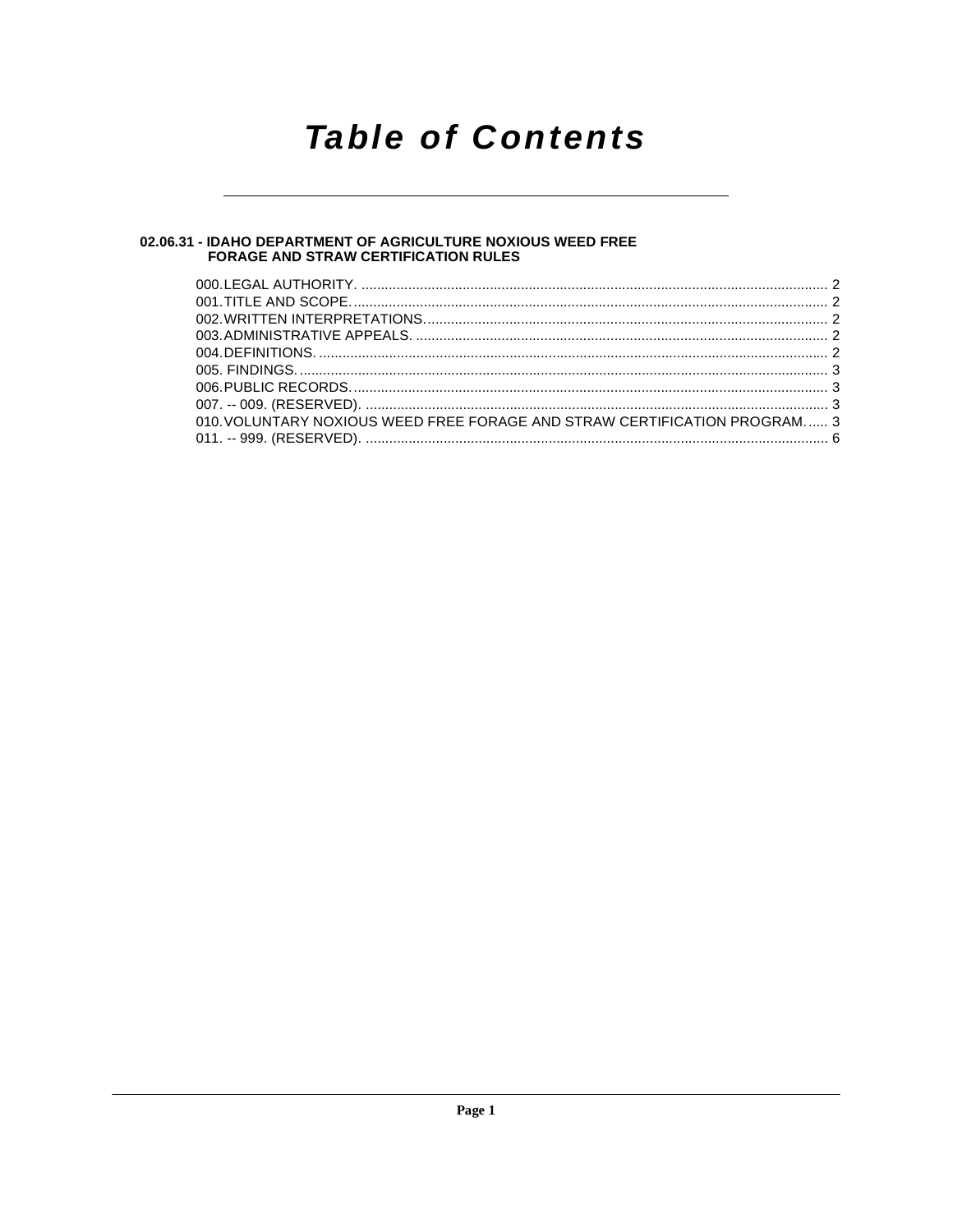#### **IDAPA 02 TITLE 06 Chapter 31**

### **02.06.31 - IDAHO DEPARTMENT OF AGRICULTURE NOXIOUS WEED FREE FORAGE AND STRAW CERTIFICATION RULES**

### <span id="page-1-1"></span><span id="page-1-0"></span>**000. LEGAL AUTHORITY.**

This chapter is adopted under the legal authority of Sections 22-101(3), 22-2403, 22-2411, 22-2412, and 22-2413, Idaho Code. (3-10-00)

### <span id="page-1-2"></span>**001. TITLE AND SCOPE.**

The title of this chapter is the "Idaho Department of Agriculture Noxious Weed Free Forage and Straw Certification Rules". This chapter has the following scope: these rules shall govern the inspection and certification of noxious weed free forage and straw to allow for the transportation and sale of forage and straw into and through states where regulations and restrictions are placed on such commodities. The official citation of this chapter is IDAPA 02.06.31.000 et seq. For example, the citation for this section is IDAPA 02.06.31.001. (3-10-00)  $02.06.31.000$  et seq. For example, the citation for this section is IDAPA  $02.06.31.001$ .

### <span id="page-1-3"></span>**002. WRITTEN INTERPRETATIONS.**

There are no written interpretations of these rules. (7-1-94)

### <span id="page-1-4"></span>**003. ADMINISTRATIVE APPEALS.**

There is no provision for administrative appeals before the Department of Agriculture under this chapter. (7-1-94)

### <span id="page-1-12"></span><span id="page-1-5"></span>**004. DEFINITIONS.**

The definitions found in Section 22-2402, Idaho Code, apply to this chapter. In addition, as used in this chapter: (7-1-94)

**01.** Agent. Means any instrumentality or entity authorized by the director of the department, and acting on behalf of the department, to administer the provisions of this rule. Any designated agent shall act in an official capacity for the department and under the supervision of the director of the department. The principal purpose of the agent is to establish, conduct, and maintain a uniform and reasonable system of inspection and certification of forage<br>and straw crops to determine if such crops are noxious weed free. (3-10-00) and straw crops to determine if such crops are noxious weed free.

**02. Approved Inspector**. Means an individual who has been accredited by the department or by the net's agent in the noxious weed free forage and straw certification program. (3-10-00) department's agent in the noxious weed free forage and straw certification program.

<span id="page-1-9"></span><span id="page-1-8"></span><span id="page-1-7"></span><span id="page-1-6"></span>**03. Bale**. Means a mechanically compressed package of forage or straw bound by string or wire. (7-1-94)

**04.** Bale Certification Inspection. Means inspection of forage or straw which has been baled prior to inspection.  $(3-10-00)$ inspection.  $(3-10-00)$ 

**05. Bale Tag**. Means a tag or label which is attached to the string or wire of a bale of certified forage or straw, and identifies the bale as being certified noxious weed free.  $(3-10-00)$ 

<span id="page-1-10"></span>**06. Certificate Of Inspection**. Means a record of inspection issued by an approved inspector that states the results of a field or commodity inspection. The certificate shall document that the inspected field or commodity is state noxious weed free, regional noxious weed free, or that the field or commodity contains noxious weeds.

(3-10-00)

**07. Certification**. Means the process whereby an approved inspector conducts field or commodity ins to determine that the field or commodity is noxious weed free. (3-10-00) inspections to determine that the field or commodity is noxious weed free.

<span id="page-1-14"></span><span id="page-1-13"></span><span id="page-1-11"></span>**08. Department**. Means the Idaho Department of Agriculture. (7-1-94)

**09. Field**. Means the land on which a forage or straw crop is grown and is not divided by streams, public roads, other crops, or other barriers. (3-10-00)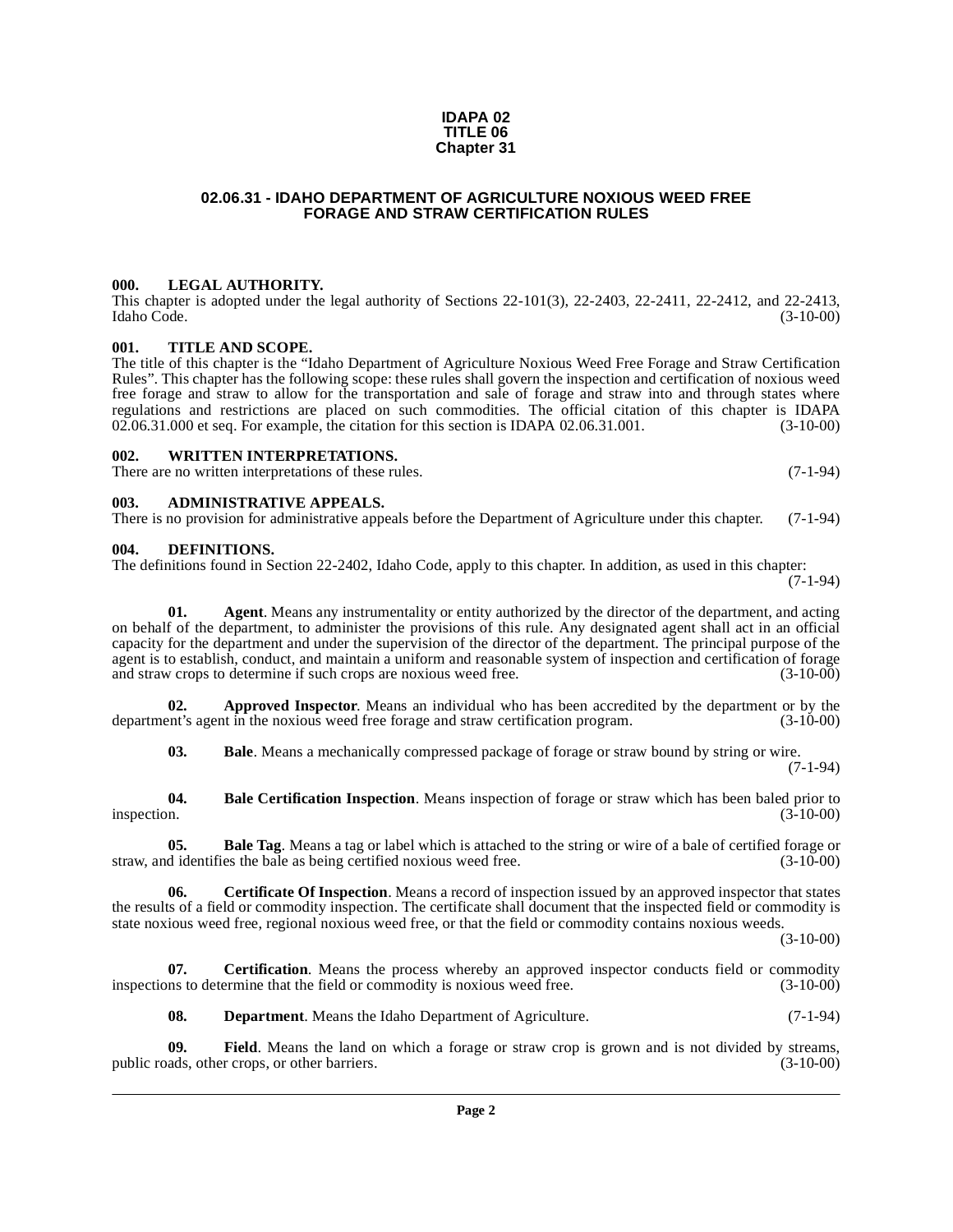<span id="page-2-6"></span>**10. Field Certification Inspection**. Means an on-site inspection of forage or straw in the field, and areas adjacent to the field, for the presence of noxious weeds. The inspection shall be conducted prior to cutting or harvesting. (3-10-00) harvesting. (3-10-00)

**11. Forage**. Means alfalfa, grain, and grass hay, and/or combinations of alfalfa, grain, or grass hay; the rage" includes forage cubes. (3-10-00) term "forage" includes forage cubes.

<span id="page-2-8"></span><span id="page-2-7"></span>**12. Forage Cubes**. Means forage that is mechanically compacted into wafers or cubes. (3-10-00)

<span id="page-2-9"></span>**13. Noxious Weed Free**. Means no noxious weeds were found during inspection procedures.

(3-10-00)

<span id="page-2-13"></span><span id="page-2-12"></span><span id="page-2-10"></span>**14. Official Sample**. Means a sample taken by an approved inspector. (3-10-00)

**15.** State Noxious Weed Free. Means forage and straw inspected for weeds designated by the director us as defined in Section 22-2402(9), Idaho Code, and determined to be free of such weeds.  $(3-10-00)$ as noxious as defined in Section 22-2402(9), Idaho Code, and determined to be free of such weeds.

**16. Regional Noxious Weed Free**. Means forage and straw inspected for, and determined to be free of, weeds designated as noxious by states participating in a regional noxious weed free forage and straw certification program, including but not limited to the following: Colorado, Idaho, Montana, Utah, and Wyoming. (3-10-00) program, including but not limited to the following: Colorado, Idaho, Montana, Utah, and Wyoming.

<span id="page-2-15"></span><span id="page-2-14"></span>**17. Straw**. Means the dried stalks or stems remaining after grain is harvested.  $(7-1-94)$ 

**18. Transit Certificate**. Means a document completed by an approved inspector to authorize the movement of noxious weed free certified forage or straw into or through areas which require noxious weed free forage and straw certification. The transit certificate must be in the possession of the transporter. If individual bales are tagged with an approved bale tag, a transit certificate is not required.

# <span id="page-2-0"></span>**005. FINDINGS.**

The amendments are in compliance with House Bill No. 244 of the 1999 Legislature and confer a benefit by deleting obsolete provisions relative to the certification of forage pellets, deleting the requirement for transit load tags, clarifying rules relative to the certification of baled and cubed forage or straw, clarifying existing language, and establishing a schedule of fees that may be charged by the certifying agent. (3-10-00)

# <span id="page-2-1"></span>**006. PUBLIC RECORDS.**

The records associated with this chapter are subject to Title 9, Chapter 3, Idaho Code. (3-10-00)

# <span id="page-2-2"></span>**007. -- 009. (RESERVED).**

# <span id="page-2-3"></span>**010. VOLUNTARY NOXIOUS WEED FREE FORAGE AND STRAW CERTIFICATION PROGRAM.**

<span id="page-2-11"></span>**01. Purpose**. The noxious weed free forage and straw certification program is a voluntary program, the purpose of which is to provide a means for the inspection and certification of forage and straw as noxious weed free. The program will be managed by the department and may be implemented through an agent of the department. The program will allow for the transportation and sale of forage and straw into and through states which place regulations and restrictions on such commodities. The program is intended to reduce the exportation, importation, growth, and spread of noxious weeds. (3-10-00)

<span id="page-2-5"></span>**02. Certifying Authority**. The department or its agent is the certifying authority. The certifying authority shall appoint, as needed, approved inspectors throughout the state, who may issue certificates of inspection.  $(3-10-00)$ 

<span id="page-2-4"></span>**03. Certification Training**. The department shall determine minimum training and accreditation standards for approved inspectors. Training will be provided by the department or its agent. Approved inspectors must be re-accredited annually. (3-10-00) must be re-accredited annually.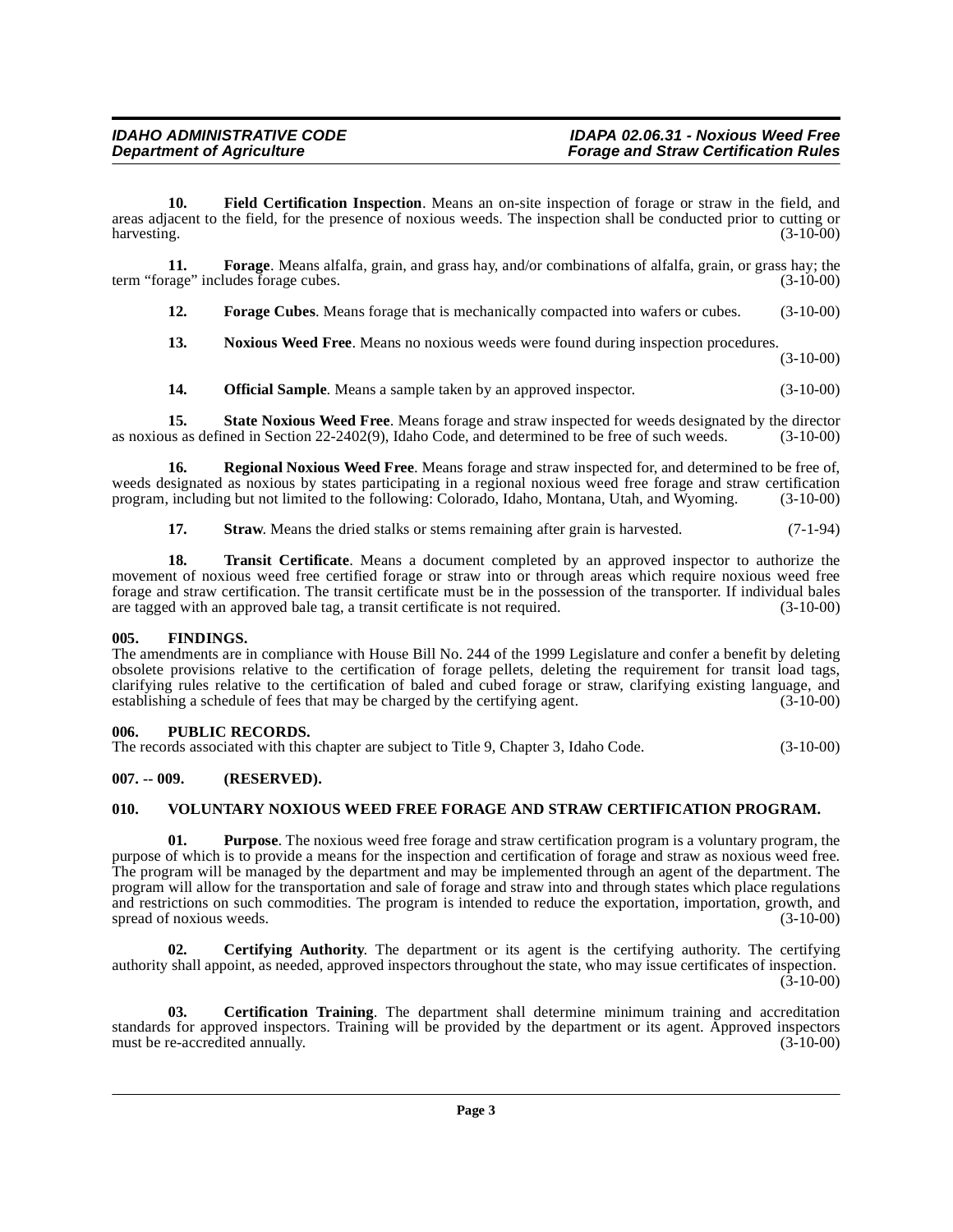and issue certificates of inspection, transit certificates, and bale tags within the state.

a. Inspect not less than one (1) bale for each twenty-five (25) bales for which certification is requested. (3-10-00) requested. (3-10-00) b. Randomly select bales for inspection. (3-10-00)

<span id="page-3-3"></span>**08.** Cubed Forage Inspection Procedures. Cubed forage that has not been field inspected may be under the following conditions: (3-10-00) certified under the following conditions:

c. An applicant's signature on the application for certification is verification of the accuracy of the

<span id="page-3-4"></span>**06. Field Inspection Procedures**. (7-1-94)

a. Forage or straw shall be inspected in the field of origin prior to the beginning of harvest for each cutting to be certified. (7-1-94) field and cutting to be certified.

b. Each field inspected shall be identified by the name of the owner and a field name or number. The identified prior to inspection. (3-10-00)

Field inspections must take place prior to any cultural operation that will limit the inspector's inspect and certify the field. (3-10-00) ability to properly inspect and certify the field.

d. When performing field certification inspections, the approved inspector shall inspect the field in a manner which complies with procedures established by the department or its agent.  $(3-10-00)$ 

that was not field inspected, the approved inspector shall inspect the bales in a manner which complies with procedures established by the department or its agent. When performing bale certification inspections, the approved inspector shall: (3-10-00)

<span id="page-3-1"></span>**07. Bale Inspection Procedures**. When performing bale certification inspections, for forage or straw

certification inspection may be performed on an entire field or a portion of a field, if the portion is plainly marked and

information submitted, and signifies the applicant's intent to comply with the post-certification and distribution requirements. (3-10-00) requirements.

b. Applications for bale certification inspections or for the official sampling and certification of cubed forage, in cases wherein forage or straw has not been field inspected prior to being baled or cubed, must be submitted

to the department or its agent no later than ten (10) working days prior to the desired inspection date. (3-10-00)

<span id="page-3-0"></span>

its agent and submitted to the department or its agent. (3-10-00)

**05. Application For Certification**. (7-1-94)

a. Application for certification inspection shall be made on forms available from a the department or

<span id="page-3-2"></span>**04. Certification Program**. (3-10-00)

a. The department or its agent shall: (3-10-00)

**Forage and Straw Certification Rules** 

# **IDAHO ADMINISTRATIVE CODE**<br>Department of Agriculture in the example of the example of the example of the example of the example of the example of the Department of Agriculture

(3-10-00)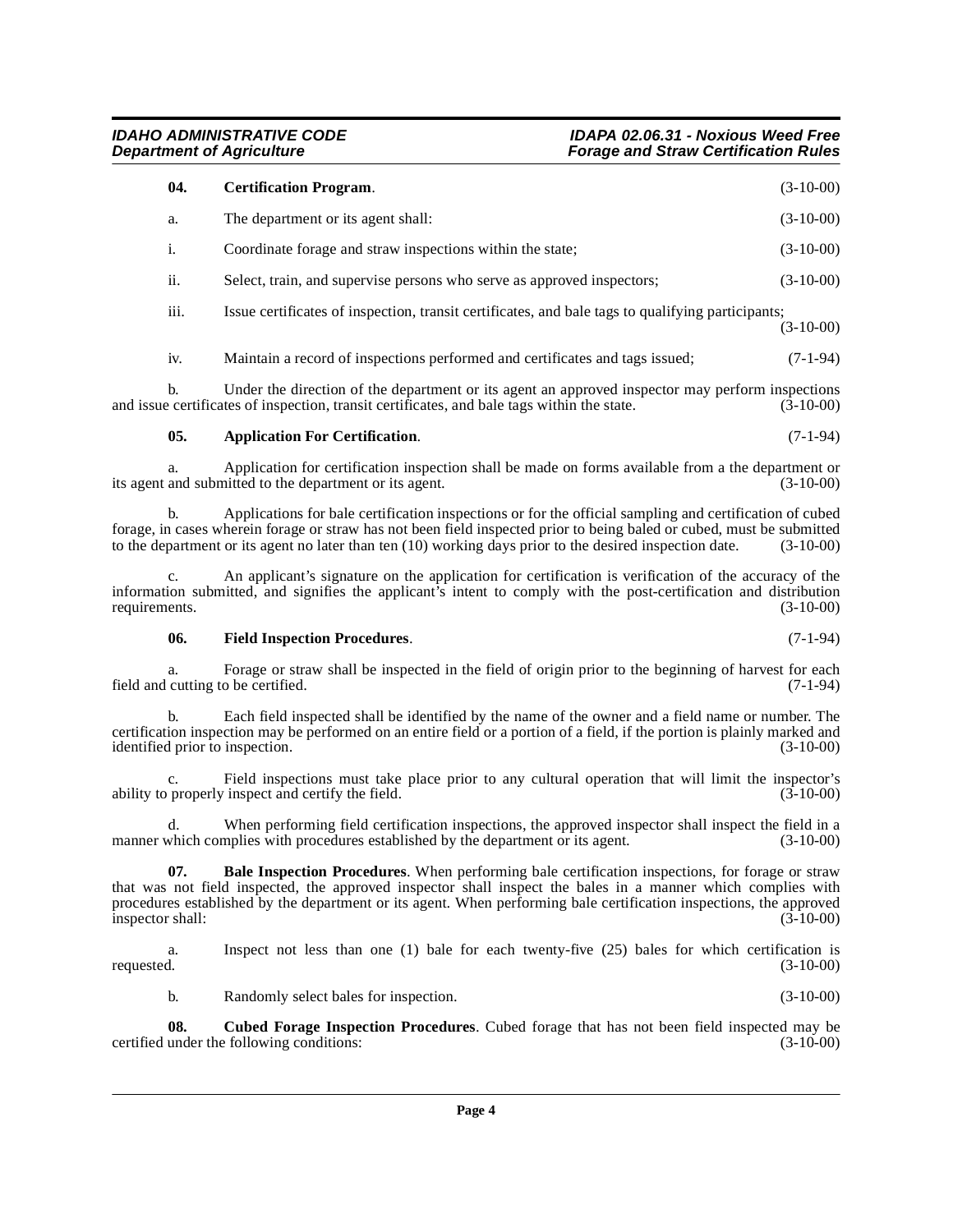a. The cubed forage shall be officially sampled. (3-10-00)

b. A minimum official sample shall be taken of five (5) pounds up to one (1) ton, and five (5) pounds per ton thereafter.  $(3-10-00)$ 

The official sample shall be sent to the Idaho State Seed Laboratory or other Association of Official oratories, as approved by the department or its agent. (3-10-00) Seed Analysts laboratories, as approved by the department or its agent.

d. A germination test shall be performed on the official sample, and found to contain no viable noxious weed seeds. (3-10-00)

<span id="page-4-0"></span>**09. Certification Standards**. After completing an inspection, the approved inspector shall complete a e of inspection. (3-10-00) certificate of inspection.

a. If the field or commodity inspected is certified as regional noxious weed free, the inspector shall issue a certificate of inspection for that harvest or cutting. If the field or commodity contains regional noxious weeds, but does not contain state noxious weeds, it may be certified as state noxious weed free, and such certification shall be noted on the certificate of inspection. noted on the certificate of inspection.

b. If the field or commodity inspected is certified as noxious weed free, the inspector may also issue, uest, any of the following documents: (3-10-00) upon request, any of the following documents:

| Transit certificates. | $(7-1-94)$ |
|-----------------------|------------|
|-----------------------|------------|

ii. Bale tags.  $(7-1-94)$ 

c. Certificates of inspection, transit certificates and bale tags shall be on forms prescribed by the department or its agent.

d. Certificates of inspection, transit certificates, and bale tags will be available from the department or its agent. (3-10-00)  $i$  its agent.  $(3-10-00)$ 

<span id="page-4-1"></span>**10. Copy Of Inspections And A List Of Approved Inspectors**. Upon request, the agent shall provide the department with a copy of certificates of inspections issued and a current list of approved inspectors. (3-10-00)

<span id="page-4-4"></span>**11. Reciprocity**. Forage or straw certified under a reciprocal agreement between the department and another state, and certified as regional noxious weed free according to the other state's approved certification standards, may be shipped into the state of Idaho and shall be considered to meet the requirements of the Idaho  $\mu$  program.  $(3-10-00)$ 

<span id="page-4-2"></span>**12. Exports**. Certification under these rules does not qualify a commodity for export from the United States. Applications for certification for export should be made directly to the Division of Plant Industries within the department. (3-10-00)

<span id="page-4-5"></span>**13. Voluntary Posting**. After certification, a producer may post signs, or other forms of notification, on red commodity indicating that the commodity is certified as noxious weed free. (3-10-00) the certified commodity indicating that the commodity is certified as noxious weed free.

**14. Post-Certification And Distribution Requirements**. After a producer's commodity has been inspected and certified, the producer, distributor, or other responsible party shall: (3-10-00)

<span id="page-4-3"></span>a. Take reasonable and prudent steps to protect the certified commodity from contamination; (7-1-94)

b. Keep the certified commodity separated from all uncertified commodity; (3-10-00)

c. Attach bale tags to each bale of certified forage or straw intended for sale as noxious weed free forage or straw; and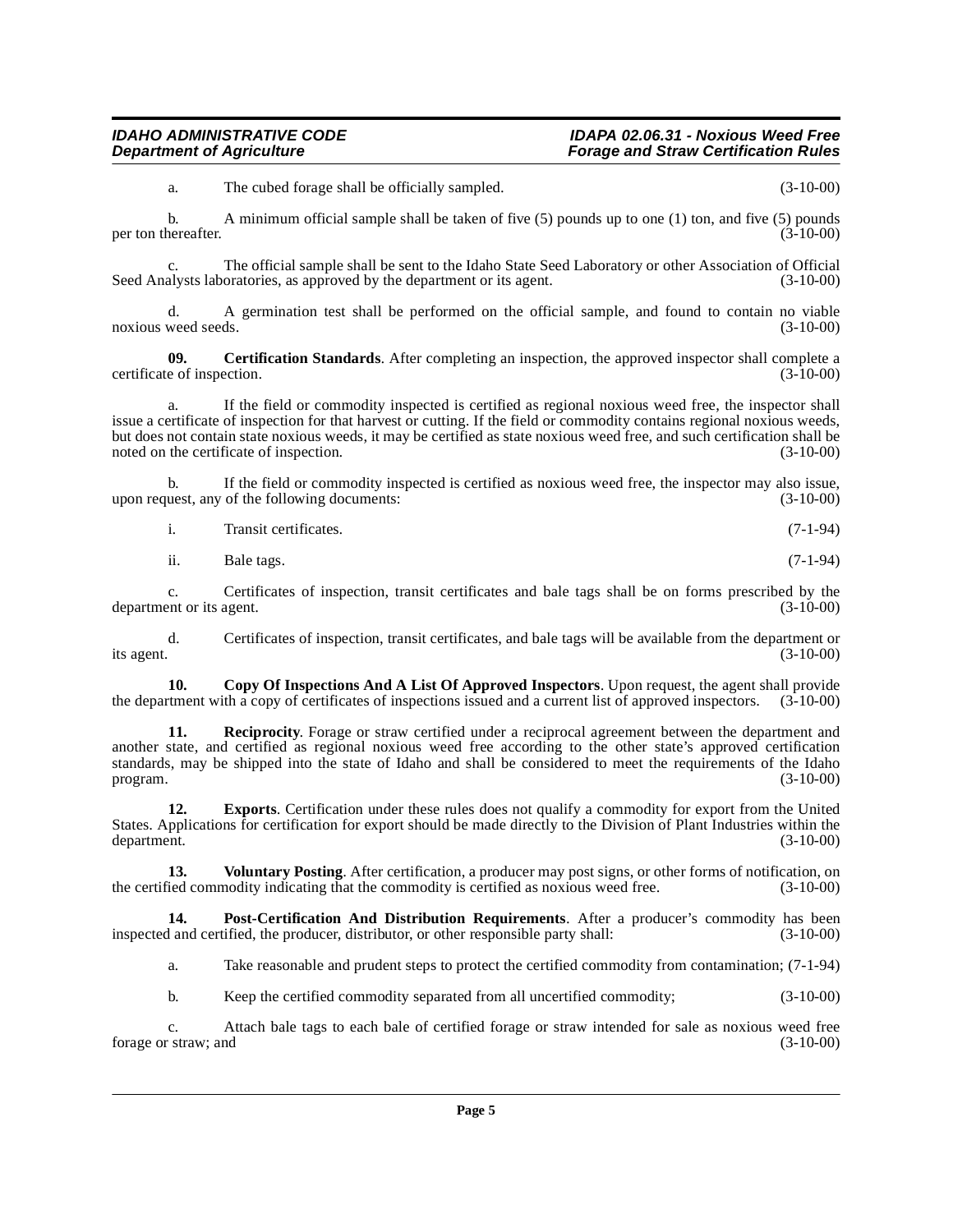<span id="page-5-1"></span>d. Provide the shipper, trucker, or transporter with the appropriate number of transit certificates. (3-10-00)

**15. Cancellation For Failure To Comply**. Any person who provides false information on an application for inspection or who fails to comply with the post-certification and distribution requirements may, upon order of the director, be suspended for a period of up to two (2) years from participating in the forage and straw<br>certification program. (7-1-94) certification program.

<span id="page-5-3"></span>**16. Enforcement And Cancellation**. Harvested lots of forage or straw from certified fields may be checked at any time by a certification inspector. Evidence that forage or straw is not from an inspected field or that any lot has not been protected from contamination shall be cause for cancellation of certification. (3any lot has not been protected from contamination shall be cause for cancellation of certification.

<span id="page-5-2"></span>**17.** Certification Fees. A minimum of thirty dollars (\$30) per inspection shall be charged for up to ten (10) acres, and three dollars (\$3) per acre thereafter. The agent is authorized to assess a general fee of thirty dollars (\$30) per year to recover overhead costs. The agent may waive the general fee if the applicant has already been assessed a similar fee for other types of crop inspections. (3-10-00) assessed a similar fee for other types of crop inspections.

<span id="page-5-0"></span>**011. -- 999. (RESERVED).**